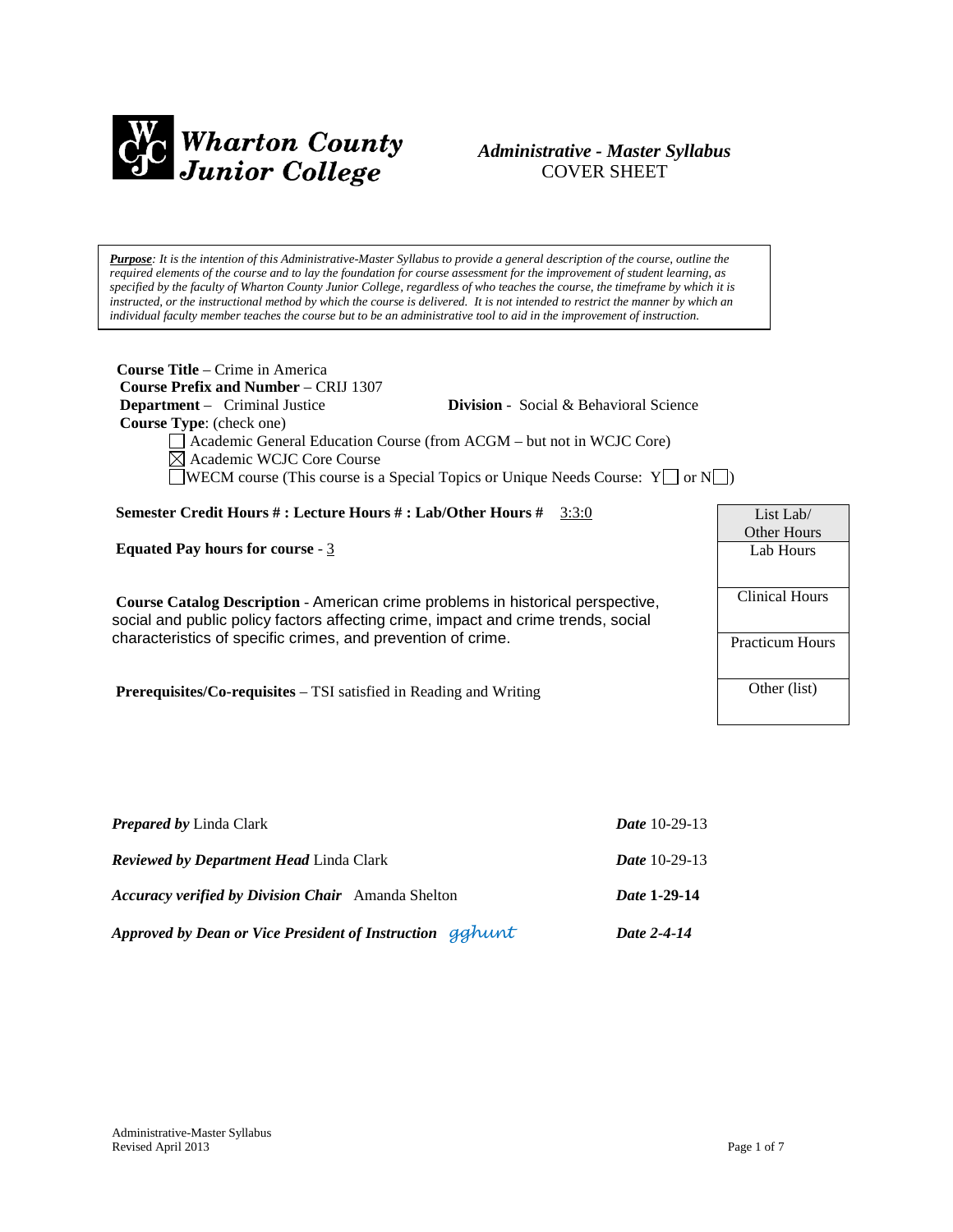

**I. Topical Outline** – Each offering of this course must include the following topics (be sure to include information regarding lab, practicum, clinical or other non-lecture instruction):

A. Expansive nature of the study of criminology

- B. Measuring Crime and Criminal Behavior
- C. Historical perspectives relevant to the study of criminology
- D. Psychological and Biological explanations
- E. Strain and Cultural Deviance Theories
- F. Subcultures
- G. Social Control Theory
- H. Labeling, Conflict, and Radical Theories
- I. Environmental Theory
- J. Violent Crime
- K. Property Crime
- L. White-Collar and Corporate Crime
- M. Public Order Crime
- N. International and Comparative Criminology

#### **II. Course Learning Outcomes**

| <b>Learning Outcomes</b><br>Upon successful completion of this course,<br>students will:                                                                                                                                                                                                                                                                                                                                                                                                                                                                                                                                                                                                                                                                                                                                                                                                                                                                                                                                                                                                                                                | <b>Methods of Assessment</b>                                                                                                                                                                                                                                                                                                                                                   |
|-----------------------------------------------------------------------------------------------------------------------------------------------------------------------------------------------------------------------------------------------------------------------------------------------------------------------------------------------------------------------------------------------------------------------------------------------------------------------------------------------------------------------------------------------------------------------------------------------------------------------------------------------------------------------------------------------------------------------------------------------------------------------------------------------------------------------------------------------------------------------------------------------------------------------------------------------------------------------------------------------------------------------------------------------------------------------------------------------------------------------------------------|--------------------------------------------------------------------------------------------------------------------------------------------------------------------------------------------------------------------------------------------------------------------------------------------------------------------------------------------------------------------------------|
| 1. Evaluate the importance of the study of criminology in<br>today's society.<br>2. Measure crime and interpret criminal behavior patterns<br>3. Compare the relationship between perpetrators and victims<br>and between crime and criminal behavior<br>4. Express integration of theories, historical data, crime<br>categories, criminal justice and social response to crime and<br>criminal behavior orally, visually and in writing<br>5. Utilize comparative criminology information<br>6. Evaluate varied schools of thought regarding criminal<br>behavior and crime using an historical perspective<br>incorporating rational choice, biological, psychological and<br>sociological theories<br>7. Assess crime classification into violent/personal crimes,<br>property crime, organizational criminality, and public order<br>crimes including drug/alcohol and sex-related crimes<br>8. Describe the components and operational dynamics of the<br>criminal justice system and its handling of crime and criminal<br>behavior and compare he criminal justice response to other<br>methods of addressing criminal behavior | Tests and quizzes; discussions; Paper; homework<br>Tests and quizzes; discussions; Paper; homework<br>Tests and quizzes; discussions; Paper; homework<br>Paper, homework; Discussions; Tests, quizzes<br>Paper; homework<br>Paper, homework; Discussions; Tests, quizzes<br>Tests and quizzes; discussions; Paper; homework<br>Tests and quizzes; discussions; Paper; homework |

#### **III. Required Text(s), Optional Text(s) and/or Materials to be Supplied by Student.** Criminology: The Core  $5<sup>th</sup>$  Ed. Larry J. Siegel

#### **IV. Suggested Course Maximum** - 35

Administrative-Master Syllabus Revised April 2013 Page 2 of 7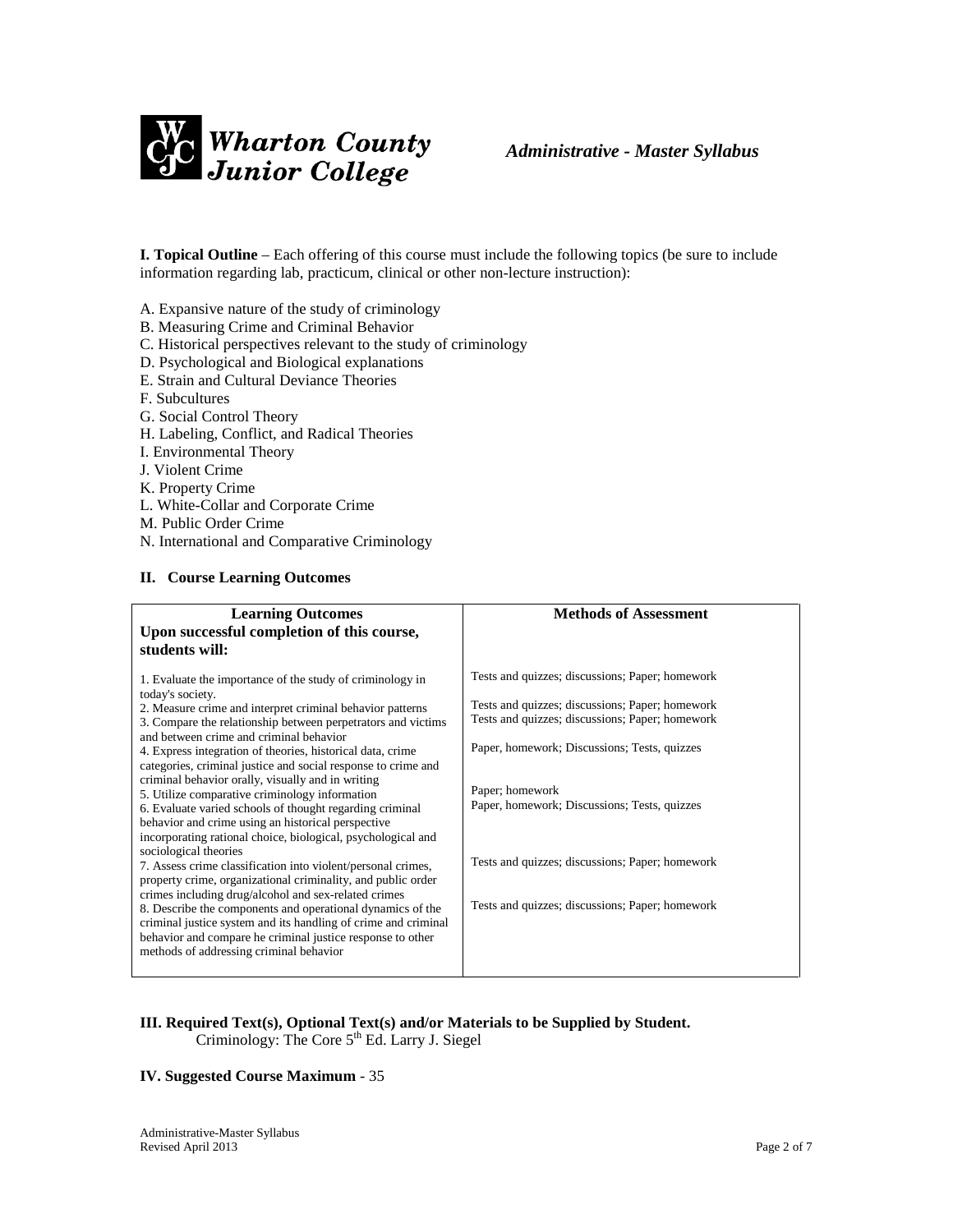**V. List any specific spatial or physical requirements beyond a typical classroom required to teach the course**.

None

**VI. Course Requirements/Grading System – Describe any course specific requirements such as research papers or reading assignments and the generalized grading format for the course**

90-100 A 80-89 B 70-79 C 0-69 F

Tests 35-50% of grade Quizzes 10-20% of grade Discussions 10-20% of grade Attendance 5-10% of grade Paper 20-30% of grade Homework 5-15% of grade

#### **VII. Curriculum Checklist**

- **Academic General Education Course** (from ACGM – but not in WCJC Core) No additional documentation needed

### - **Academic WCJC Core Course**

Attach the Core Curriculum Checklist, including the following:

- Basic Intellectual Competencies
- **Perspectives**
- Exemplary Educational Objectives

#### - **WECM Courses**

If needed, revise the Program SCANS Matrix & Competencies Checklist.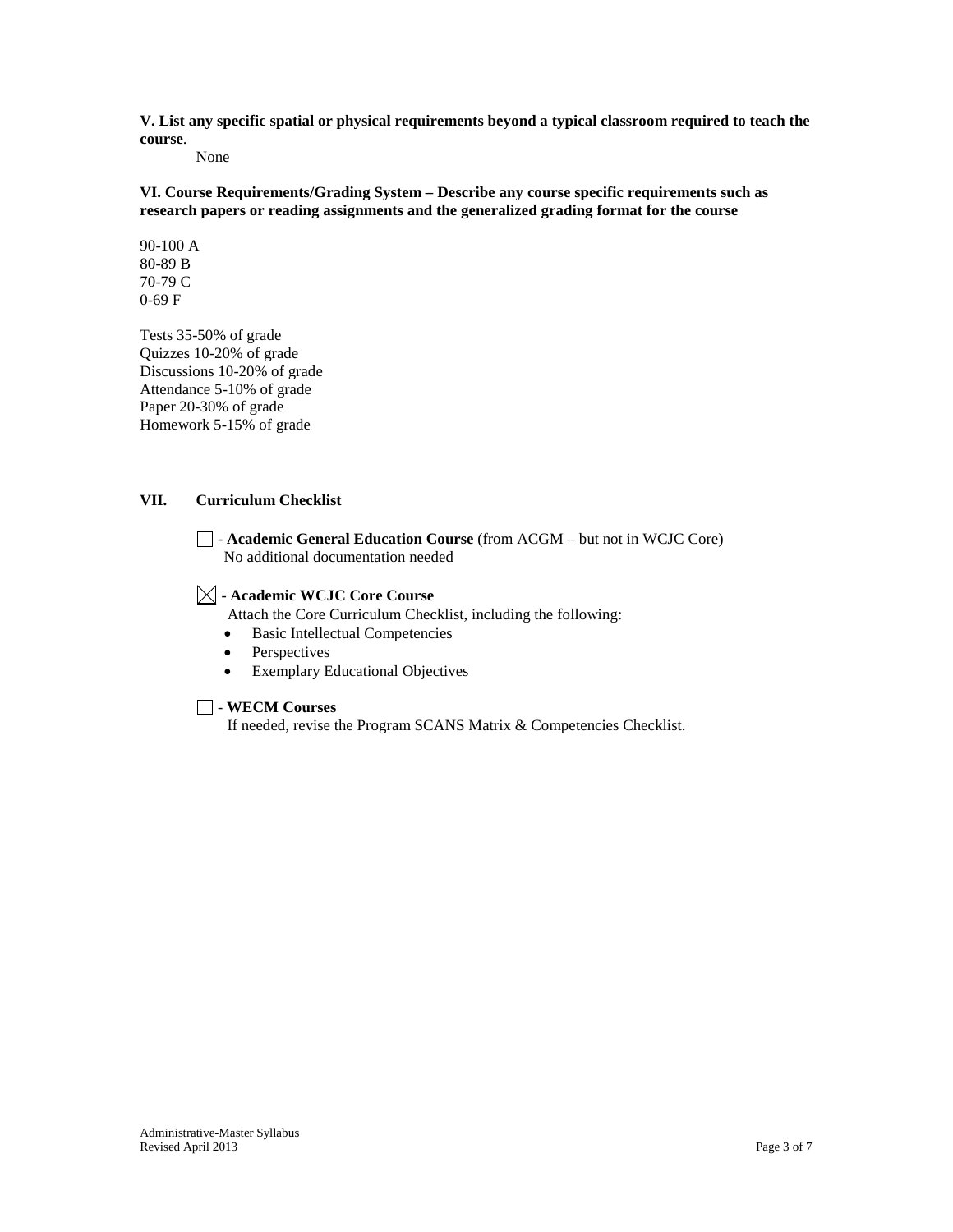

## **Page 1: Competencies**

Course Prefix & Number: CRIJ 1307

| <b>Competency</b>                                                                                                                                                                                                                                                                                      | <b>Method of Assessment</b>                                                                                                                                                                                                                                                                                                                                                                                                                                                                                  |
|--------------------------------------------------------------------------------------------------------------------------------------------------------------------------------------------------------------------------------------------------------------------------------------------------------|--------------------------------------------------------------------------------------------------------------------------------------------------------------------------------------------------------------------------------------------------------------------------------------------------------------------------------------------------------------------------------------------------------------------------------------------------------------------------------------------------------------|
| CRITICAL THINKING: Critical thinking embraces methods for applying<br>both qualitative and quantitative skills analytically and creatively to subject collaborative group work; class discussions; scenario-based<br>matter in order to evaluate arguments and to construct alternative<br>strategies. | Met by one or more of the following: essays on exams;<br>objective exam questions that require application of material.<br>Students are required to analyze hypothetical situations and<br>provide thoughtful appropriate analysis based on text materials<br>and lecture. Students are required to defend his/her position on<br>issue analysis and answers in class discussions. In his/her<br>research paper the student formulates an hypothesis and attempts<br>to prove said hypothesis with research. |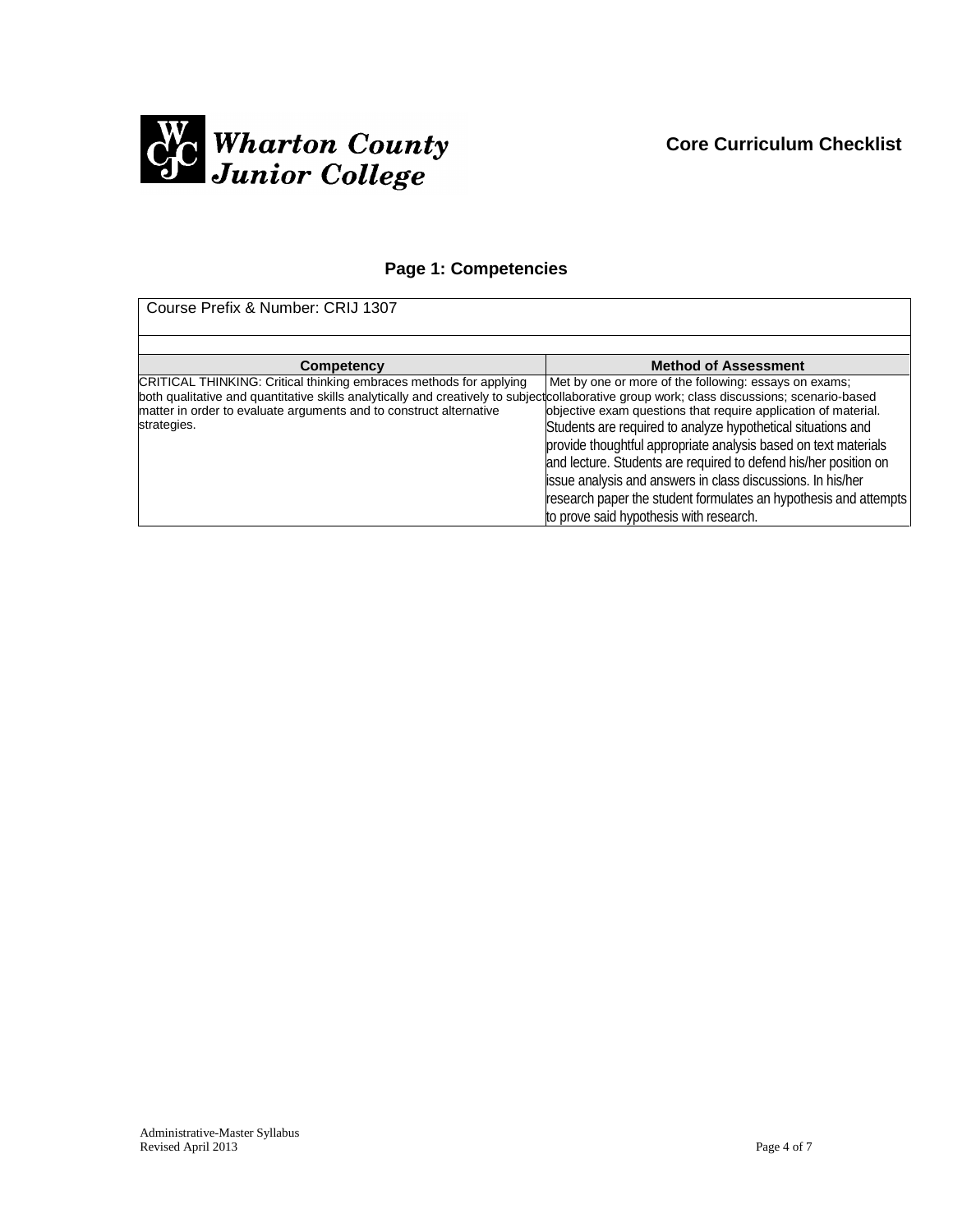# **Core Curriculum Checklist**



### **Page 2: Perspectives**

| Course Prefix & Number: CRIJ 1307                                                                                                                                                                                                                                     |                                                                                                                                                                                                                                                                                                                                                                                                                                                                                                           |
|-----------------------------------------------------------------------------------------------------------------------------------------------------------------------------------------------------------------------------------------------------------------------|-----------------------------------------------------------------------------------------------------------------------------------------------------------------------------------------------------------------------------------------------------------------------------------------------------------------------------------------------------------------------------------------------------------------------------------------------------------------------------------------------------------|
|                                                                                                                                                                                                                                                                       |                                                                                                                                                                                                                                                                                                                                                                                                                                                                                                           |
| <b>Perspective</b>                                                                                                                                                                                                                                                    | <b>Method of Assessment</b>                                                                                                                                                                                                                                                                                                                                                                                                                                                                               |
| 1. Establish broad and multiple perspectives of the individual in<br>relationship to the larger society and world in which he or she lives, and<br>help the student to understand the responsibilities of living in a culturally-<br>and ethically-diversified world; | Thoughtful analysis of research materials in discussion, written<br>assignments and paper assessing ability to locate and recognize<br>alternate explanations for behavior.                                                                                                                                                                                                                                                                                                                               |
| 2. Stimulate a capacity to discuss and reflect upon individual, political,<br>economic, and social aspects of life to understand ways to be a<br>responsible member of society;                                                                                       | Research efforts, class discussions focusing on various<br>explanations for crime.                                                                                                                                                                                                                                                                                                                                                                                                                        |
| 3. Recognize the importance of maintaining health and wellness;                                                                                                                                                                                                       | Specific focus on the effect of drugs and alcohol on crime and<br>criminal behavior in text materials, testing, research and<br>discussions.                                                                                                                                                                                                                                                                                                                                                              |
| 4. Develop a capacity to use knowledge of how technology and science<br>affect lives;                                                                                                                                                                                 | Assigned reading of text materials and research emphasizes the<br>contribution of science in evaluation crime and criminals and text<br>materials cover the recent phenomenon of technology being used<br>by criminals. Student research demonstrates the use of technology<br>to investigate crime and criminal behavior.                                                                                                                                                                                |
| 5. Develop personal values for ethical behavior;                                                                                                                                                                                                                      | Students demonstrate personal responsibility and ethical behavior<br>by performance as a contributing member of the class. Text<br>materials illustrate how some ethical breaches can easily become<br>crimes. Discussion/lecture on plagiarism reinforces the need for<br>ethics. Penalties for unethical/dishonest behavior additionally<br>remind students of the need for upstanding behavior.                                                                                                        |
| 6. Develop the ability to make aesthetic judgments;                                                                                                                                                                                                                   |                                                                                                                                                                                                                                                                                                                                                                                                                                                                                                           |
| 7. Use logical reasoning in problem solving;                                                                                                                                                                                                                          | Critical thinking test questions force students to utilize logical<br>reasoning and the research paper facilitates the use of logical<br>reasoning for problem solving.                                                                                                                                                                                                                                                                                                                                   |
| 8. Integrate knowledge and understanding of the interrelationships of the<br>scholarly disciplines                                                                                                                                                                    | Testing over text materials, discussion of research assignments<br>and the research paper encourage student to explore explanations<br>for events that may be based on economics, politics, the law,<br>psychology, group behavior. Writing assignments in class promote<br>use of the writing disciplines. The use and analysis of statistical<br>information demonstrates the need for mathematical ability and the<br>sciences furnish explanations for much of the behavior studied in<br>the course. |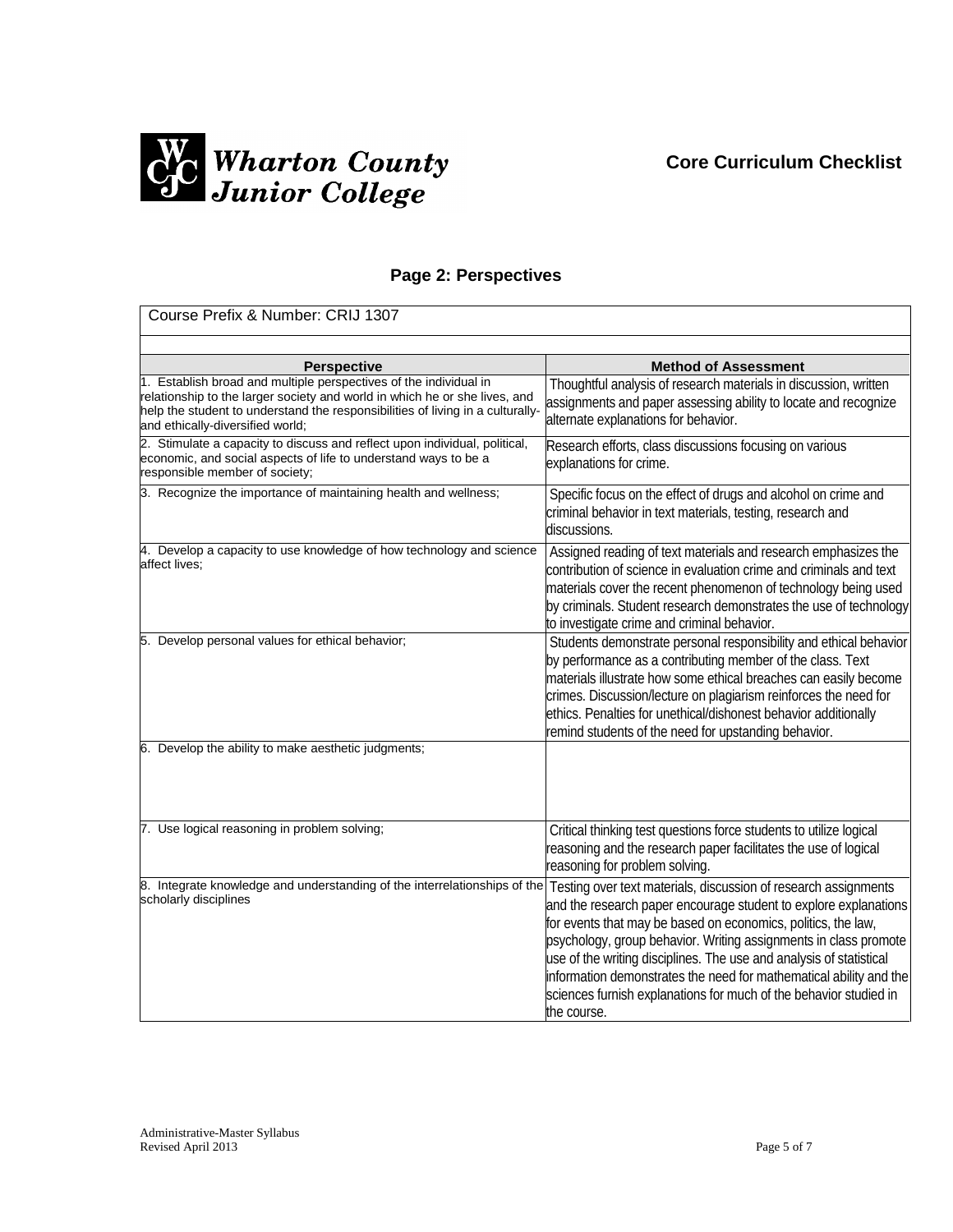# **Core Curriculum Checklist**



# **Page 3: Exemplary Educational Objectives**

| Course Prefix & Number: CRIJ 1307                                                                                                                                                                                                             |                                                                                                                                                                                                                                                                                                                                                                                                                                                        |  |
|-----------------------------------------------------------------------------------------------------------------------------------------------------------------------------------------------------------------------------------------------|--------------------------------------------------------------------------------------------------------------------------------------------------------------------------------------------------------------------------------------------------------------------------------------------------------------------------------------------------------------------------------------------------------------------------------------------------------|--|
| <b>Component Area: Social and Behavioral Sciences</b>                                                                                                                                                                                         |                                                                                                                                                                                                                                                                                                                                                                                                                                                        |  |
| <b>Exemplary Educational Objective</b>                                                                                                                                                                                                        | <b>Method of Assessment</b>                                                                                                                                                                                                                                                                                                                                                                                                                            |  |
| 1. Employ the appropriate methods, technologies, and data that social<br>and behavioral scientists use to investigate the human condition.                                                                                                    | Review and testing over text materials explaining methods and<br>data used to investigate crime and criminal behavior. Students use<br>similar techniques to gather and analyze information for research<br>paper. Students demonstrate in class discussions their ability to<br>analyze relevant data.                                                                                                                                                |  |
| 2. Examine social institutions and processes across a range of historical<br>periods, social structures, and cultures.                                                                                                                        | Textbook materials review approaches to the study of crime in<br>criminal behavior from the beginning of recorded history to the<br>present. Students discuss pros and cons and trends in these<br>approaches and how the culture and societal structure affected<br>study. Students are also tested on their knowledge and ability to<br>discriminate and choose appropriate methods.                                                                 |  |
| 3. Use and critique alternative explanatory systems or theories.                                                                                                                                                                              | Critical thinking test questions, class discussions encourage<br>students to recognize and use alternate theories for problem<br>solving.                                                                                                                                                                                                                                                                                                              |  |
| 4. Develop and communicate alternative explanations or solutions for<br>contemporary social issues.                                                                                                                                           | Homework research assignments and class discussions facilitate<br>exposure of alternate explanations and solutions for crime problems.                                                                                                                                                                                                                                                                                                                 |  |
| 5. Analyze the effects of historical, social, political, economic, cultural,<br>and global forces on the area under study.                                                                                                                    | Study of crime and criminal behavior necessitates examining changes<br>over time and the effect of social institutions and disciplines as explanatory<br>variables. As other institutions have been globalized, the pervasiveness of<br>crime and criminal behavior and possible international explanations has<br>increased. Text materials, testing and research assignments and<br>discussion evaluate students' ability to recognize the foregoing |  |
| 6. Comprehend the origins and evolution of U.S. and Texas political<br>systems, with a focus on the growth of political institutions, the<br>constitutions of the U.S. and Texas, federalism, civil liberties, and civil<br>and human rights. | In studying crime and criminal behavior knowledge and<br>understanding of governmental control of behavior and criminal<br>law is critical to students' ability to explain what happens in the<br>criminal world. Tests and discussions evaluate the student's<br>knowledge and ability to explain the influence of government and<br>the law in evaluating crime and criminals.                                                                       |  |
| 7. Understand the evolution and current role of the U.S. in the world.                                                                                                                                                                        | Extensive text material is devoted to comparison of the crime<br>phenomena in the United States and other parts of the world.<br>Students are tested on this material and research assignments<br>support further exploration of difference between the U.S. and<br>other countries.                                                                                                                                                                   |  |
| 8. Differentiate and analyze historical evidence (documentary and<br>statistical) and differing viewpoints.                                                                                                                                   | Text materials review how crime has been defined during different<br>time periods and students research and examine crime, victim and<br>perpetrator statistics from a variety of sources. Student findings are<br>discussed in class and in research papers. Students are tested<br>over text materials.                                                                                                                                              |  |